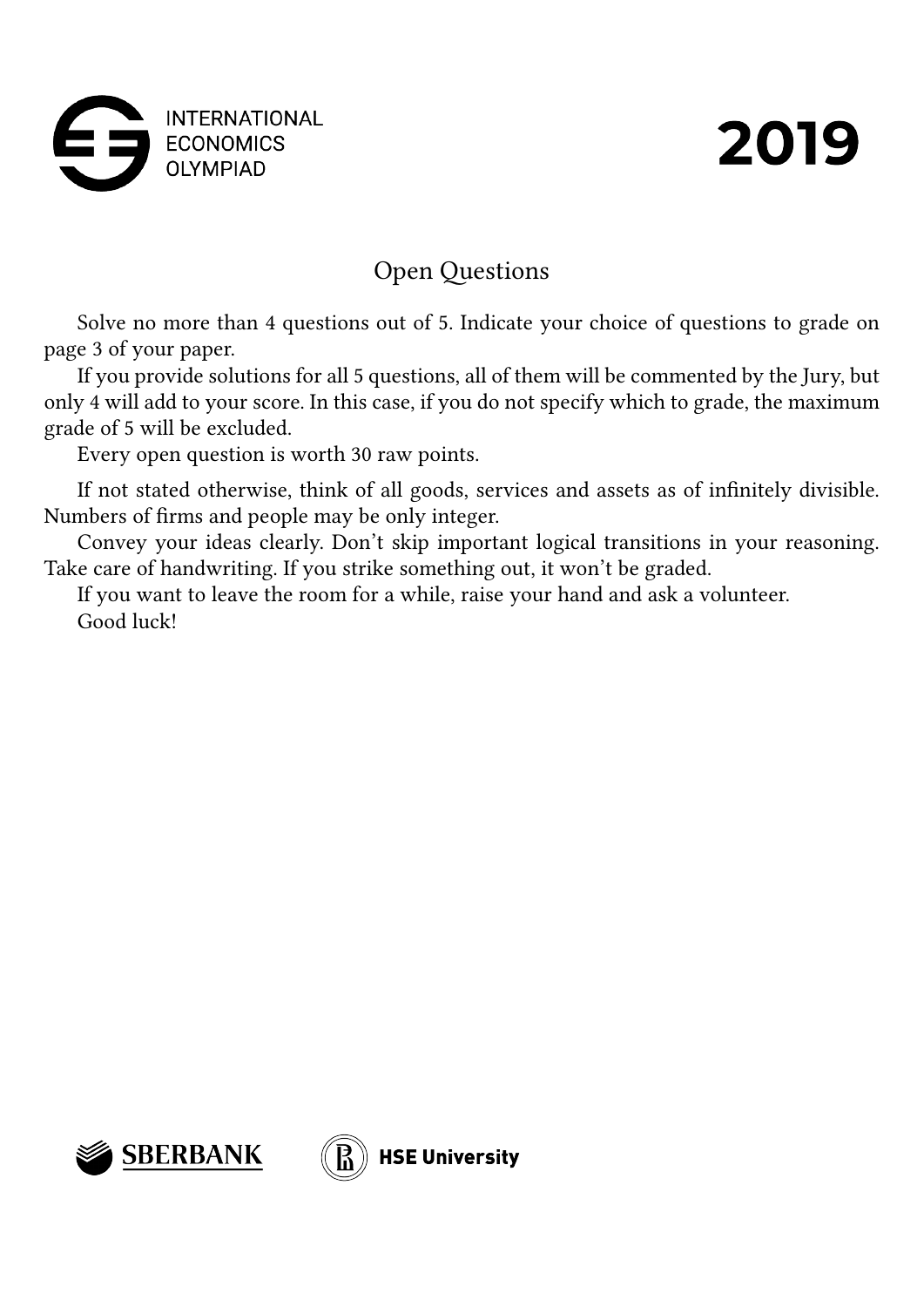#### 6

## **Question 1.** "Mechanism Design" *(30 raw points)*

There are three kids: Alice, Bob and Clara. Their mother wants to split a cake of size 1 into three pieces and distribute them among the kids. Every kid wants to eat as much cake as possible.

**a)** *(10 rp)* Consider the following mechanism. Alice cuts the cake in three pieces the way she likes; then Bob takes any piece he likes, and then Clara takes any piece she likes (of the two that are left), so Alice is left with another remaining piece. How will Alice cut the cake?

**b)** *(20 rp)* Now consider a more complicated situation. A kid is *unhappy* if he or she gets less than a certain share of a cake. In particular, Alice will be happy if she gets at least a piece of size  $a$ , Bob needs at least  $b$ , Clara needs at least  $c$ . For every kid, getting a piece of the minimum required size is better than getting no cake, which is, in turn, better than getting a piece of less than the minimum required size. If one is already happy, he or she nevertheless prefer getting more cake to less cake. The mother knows that  $0 < a, b, c < 1$  but does not know a, b or c. All three children know all three numbers. Under which  $a, b, c$  does a mechanism that ensures each of the kids is happy exist? Suggest such a mechanism.

### *Solution*

**a)** She should divide the cake in 3 equal parts. Othewise, hers sibling will take the larger pieces and she will be left with the smallest one.

**b)** Such mechanism cannot exist if  $a + b + c > 1$ . In this case, the cake is too small to make everyone happy. We will show that the mechanism exists for any a, b, c such that  $a + b + c \le 1$ .

For example, the following mechanism can be applied. Alice offers some distribution of the cake to her siblings. Each of the siblings then votes in favour or against this distribution. If both votes are in favour, the distribution is accepted. Otherwise, no one gets anything.

In such a mechanism, Alice has an incentive to offer the distribution that makes both siblings and herself happy (which is always possible as long as  $a + b + c \le 1$ ). Bob and Clara have incentives to accept such distribution because they will get nothing otherwise. Should Alice offer any distribution which makes Bob or Clara unhappy, the unhappy sibling(s) will vote against because they prefer to get nothing.

The crucial features of any proposed mechanism are the following:

- 1. The distribution of a cake among the kids must be done one of them (because the mother is unaware of  $a, b, c$  values).
- 2. If suggested distribution doesn't satisfy kids' minimal requirements, everyone gets nothing.

### *Marking Scheme.*

**a)** Right answer and correct explanation – 10 rp; only right answer – 5 rp.

**b)** Correct mechanism is developed (both necessary features are satisfied) with complete explanation why it works, the right answer is provided and necessity of constraint is explained – 20 rp, if solution is given without explanation of the necessity of the constraint – 15 rp.

Correct mechanism is developed with complete explanation why it works, but only fea-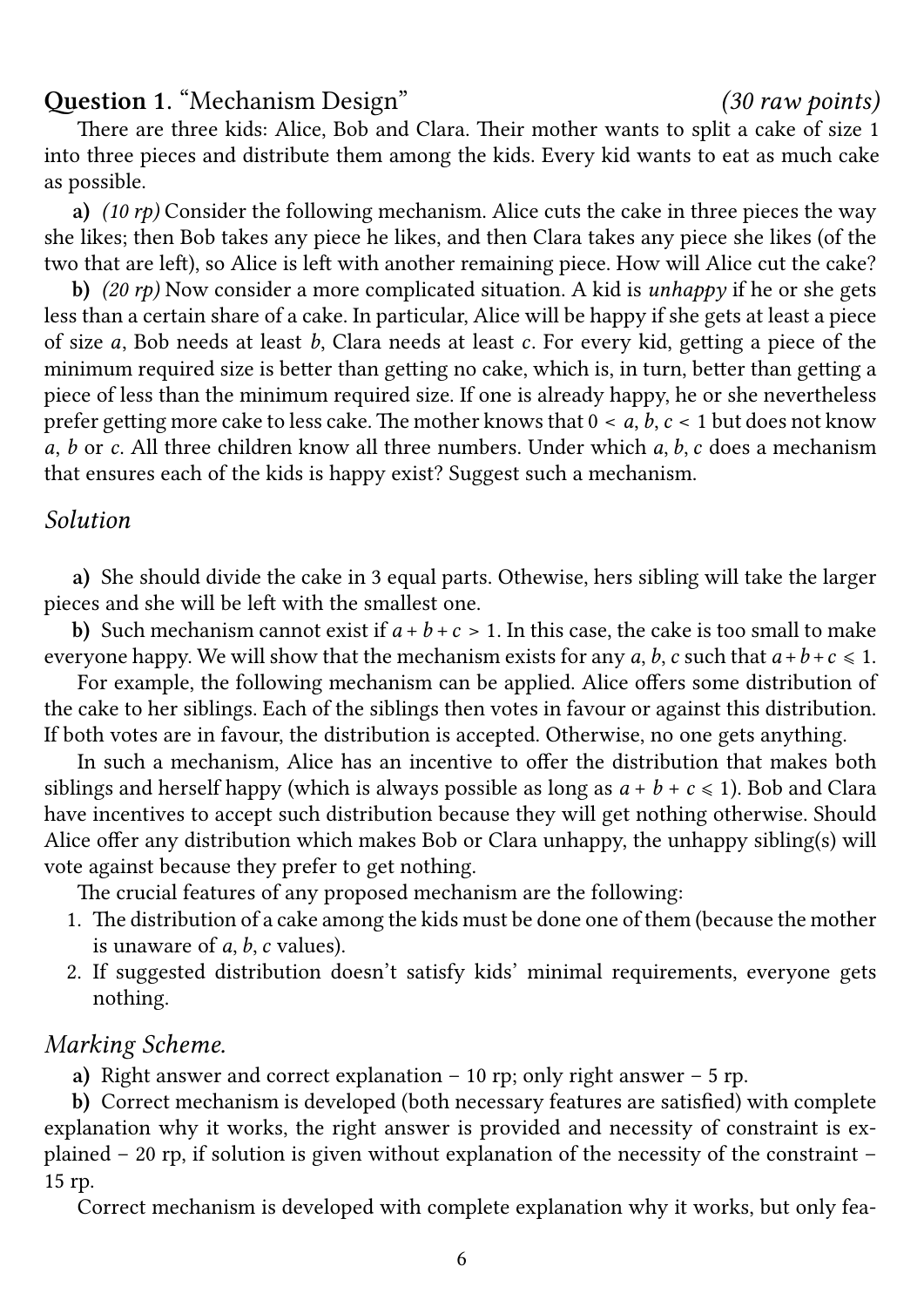ture 2 is indicated, a right answer is provided and necessity of constraint is explained – 15 rp.; without answer or without explanation of the necessity of the constraint– 10 rp.

Correct mechanism is developed (both necessary features are indicated), but is not explained why it works, a right answer is provided and necessity of constraint is explained – 10 rp. If only one necessary feature is indicated, explanation is absent or a right answer is not provided or explanation of the necessity of the constraint is absent – 5 rp.

No correct mechanism is developed, only necessary constraint is revealed and is explained – 2 rp.; without explanation – 0 rp.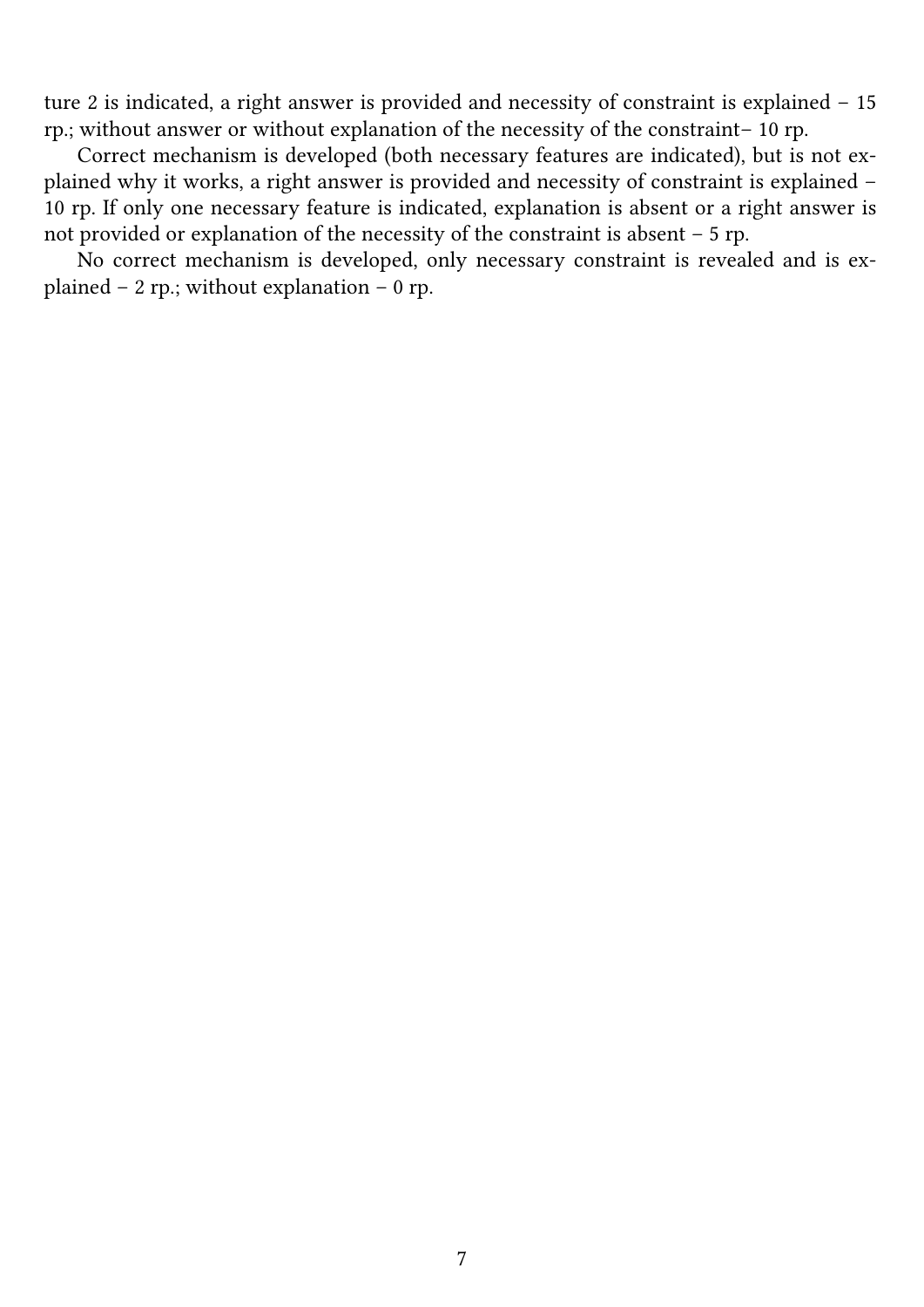## **Question 2.** "AItomation" *(30 raw points)*

The economic growth of the last 150 years has been largely driven by automation – new technologies that allowed mechanization of routine tasks previously performed by labor. The steam engine, electricity, computer chips – all these technologies both contributed significantly to economic growth *and* destroyed jobs.

The most recent wave of automation – the rise of Artificial Intelligence (AI) – seems to be able to automate not only low-skill, physical tasks but also non-routine, cognitive tasks such as driving cars and making medical recommendations. This seems to spur widespread anxiety that artificial intelligence may create mass unemployment in the decades to come. In this task, you are asked to comment on these developments from an economic standpoint.

**a)** *(10 rp)* Consider the following simple model. Suppose in a certain industry (say, textiles) the quantity produced  $(Q)$  is equal to the degree of automation  $(A)$  times the number of workers (L):  $Q = AL$ . The industry is competitive. The wage is fixed at the level w. The demand for textiles is equal to  $D(p)$  where p is price, and D is a decreasing function. Economic equilibrium occurs at a price  $p$  such that demand equals supply. Suppose the degree of automation  $(A)$  grows so that now the industry needs fewer workers to produce a given amount of textiles. Will the *equilibrium* number of workers employed by the industry necessarily fall as a result? Provide a verbal explanation of the insight you get from the model.

In the following parts, do not limit your argumentation to the model above.

**b)** *(10 rp)* A number of authors note that the growth of economic output due to AI and automation will lead to an increase in aggregate incomes, and thus demand, including the demand for new goods and services that are now barely imagined. All this will create new jobs and thus alleviate the problem of unemployment. Criticize this argument.

**c)**  $(10 \text{ rp})$  Many people think that publicly financed Universal Basic Income  $(UBI)^{1}$  is a good solution to the problem of mass joblessness. Identify and address the main problems with the UBI in terms of financing the system and motivation to work (one of each).

### *Solution*

**a)** The supply will grow, which will increase the equilibrium quantity demanded due to *price effect* which will counter the *productivity effect*. This might increase the demand for labor and employment (due to sticky wages). Mathematically, one gets

$$
L(A) = \frac{D(w/A)}{A}.
$$

The increasing denominator is the productivity effect, while the increasing numerator is the price effect. When the price effect is larger than the productivity effect,  $L$  will increase in . This happens when demand price elasticity is sufficiently large. Mathematically, one may show that the elasticity should be larger than one.

**b)** New goods and services might be in the other fields – different from the fields where AI created unemployment. If new goods and services are AI intensive, the growth of employment might be limited. Here we can talk about Structural unemployment which can be solved

<sup>&</sup>lt;sup>1</sup>UBI is a periodic cash payment delivered to all on an individual basis without means test or work requirement.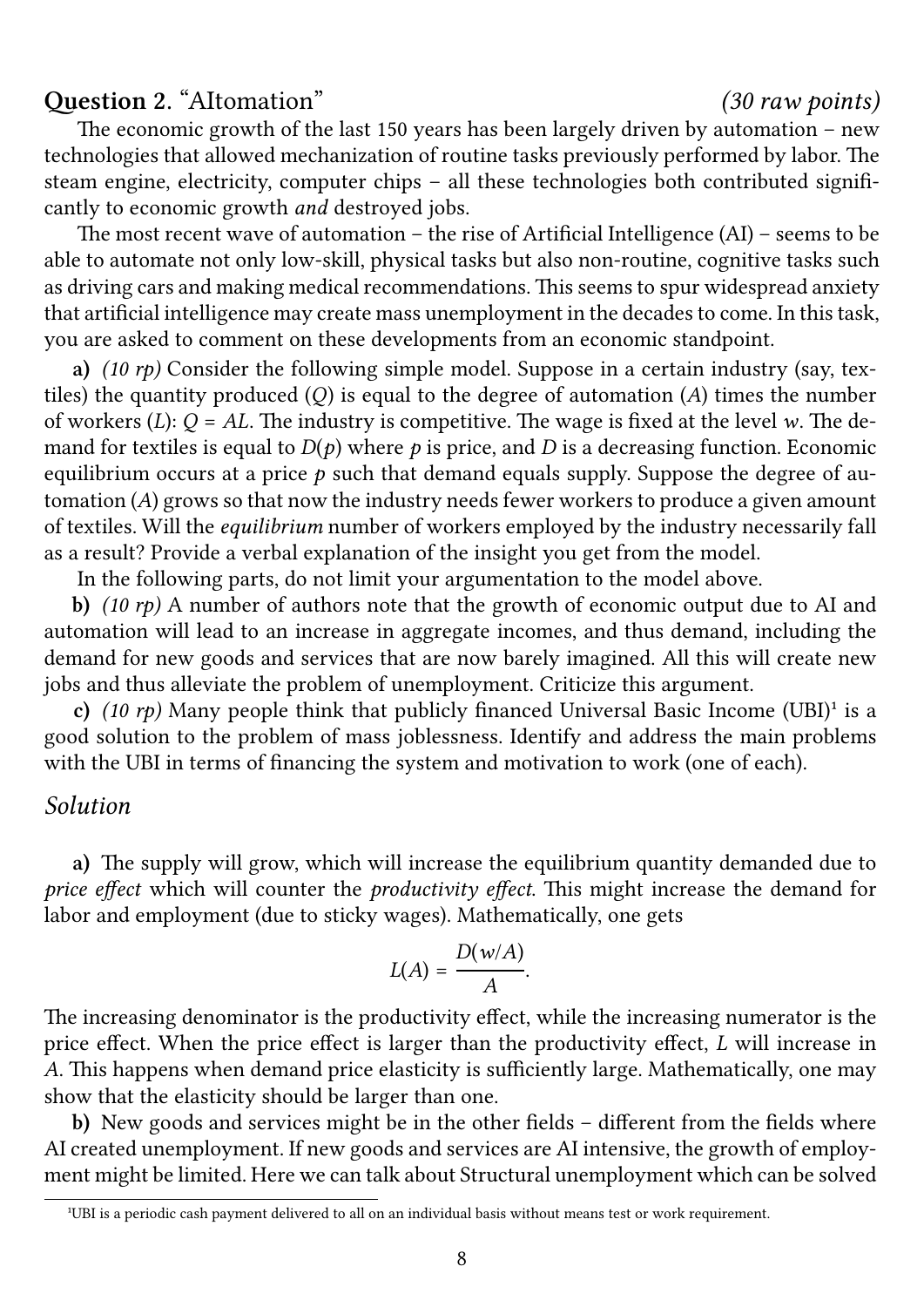in the long-run through training and education. The aspect of low-skilled and high skilled labor should be addressed, since AI is taking over low-skilled jobs and creating high-skilled jobs (partially solving created unemployment).

**c)** Universal Basic Income. Student should look at this concept in complex approach and not just concentrating on the questions asked (very narrow approach).

Universal Basic Income is a concept where students have to keep in mind the positive aspects of the concept:

- Universal Basic Income (UBI) reduces poverty and income inequality, and improves health
- UBI leads to positive job growth and lower school dropout rates
- UBI guarantees income for non-working parents and caregivers, thus empowering important unpaid roles, especially for women.

1) How to finance the UBI system. On one hand, UBI should go to the consumption, thus increasing firms' revenues and generating more income tax and more Government income (there are several strong argument against this assumption). At the same time, research shows that even small size UBI will be expensive for the governments that would just increase a government debt. The issue of taxes should be addressed in this question (Laffer curve).

2) Motivation to work. UBI removes the incentive to work, adversely affecting the economy and leading to a labor and skills shortage. At the same time (not to generalize the answer) student should address how the size of UBI would leave a motivational effect on different income level labor.

## *Marking Scheme.*

Marking scheme for every part:

- **0 points** no answer or answer with almost no argumentation.
- **5 points** partial answer most of the answer is correct and make sense, but missing some aspects, that doesn't fully explain the point of view.
- **10 points** full answer that is well argumented and is logical.

All parts are not limited to only these suggested answers. Points will be awarded if students apply other arguments and they make sense.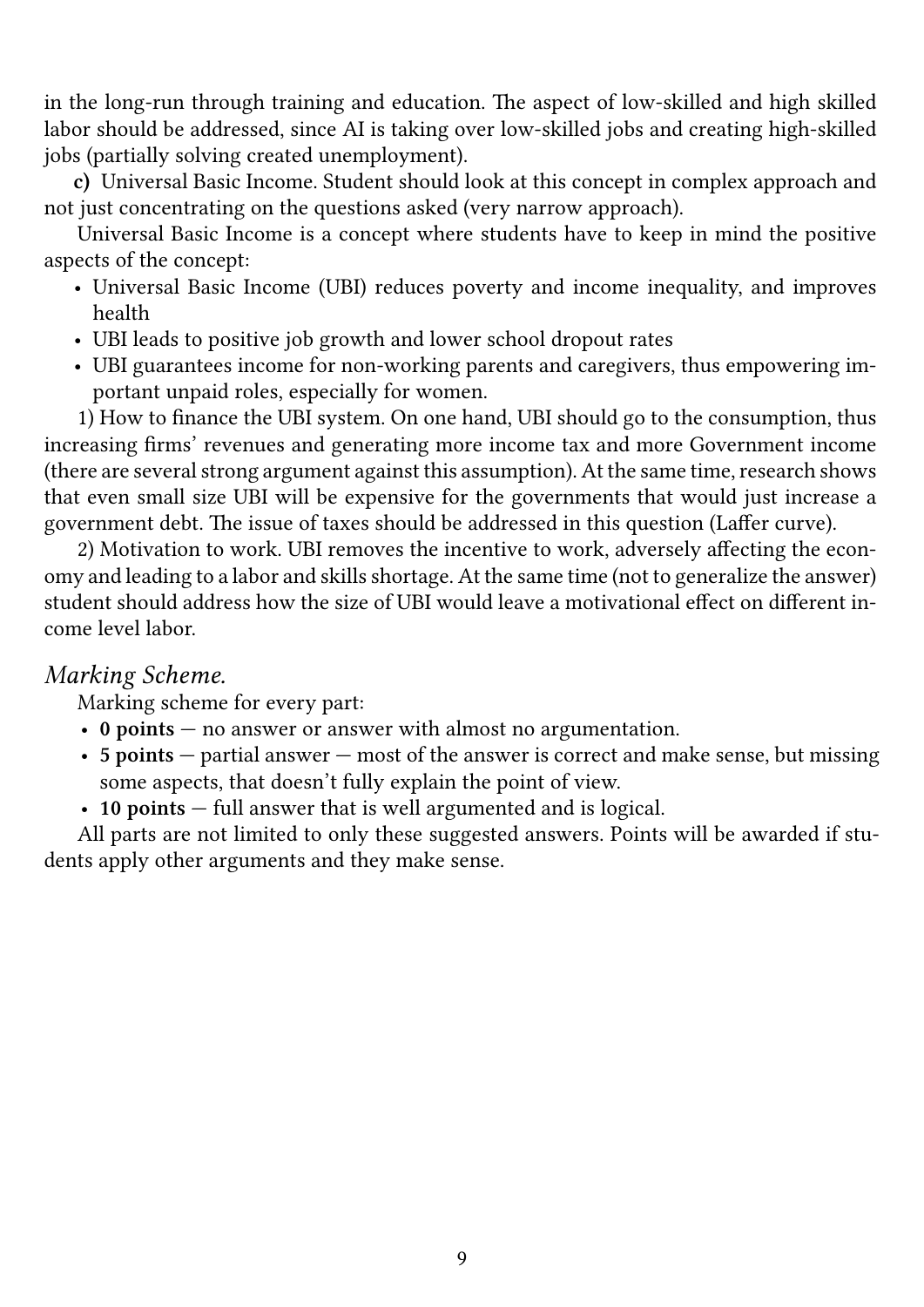## **Question 3.** "Fighting drugs" *(30 raw points)*

Chicago is one of the largest cities in the United States with an estimated population of 2.7 million. Located on the shores of freshwater Lake Michigan, Chicago is an international hub for finance, culture, commerce, industry, technology, and transportation. The University of Chicago boasts one of the best economics departments in the world, with at least 30 Nobel Prize winners affiliated with the department. Unfortunately, the city of Chicago has had a serious problem with drug (narcotic) consumption and drug trafficking.

In 2012 alone, there were more homicides in Chicago than in any other metropolis in the United States  $-$  a total of over 500, most of which linked to gang violence. According to reports in 2013, "most of Chicago's violent crime comes from gangs trying to maintain control of drug-selling territories", and is likely related to the activities of the Sinaloa Cartel, one of the most powerful Mexican drug cartels, which by 2006 sought to control illicit drug distribution.

Chicago's reputation of a drug trafficking city costs it billions of dollars every year in lost consumption, investment, and unnecessary spending. Chicago public policy officials aspire to reduce drug consumption as it produces negative externalities, which harm the society as a whole, not just the drug addicts.

**a)** *(10 rp)* Name at least four negative externalities of drug consumption. Be specific and discuss how, and to what extent, they harm society. Can you think of any positive externalities of drug consumption? Elaborate.

**b)** *(10 rp)* Officials have the choice of punishing drug dealers (supply side), drug users (demand side), both or neither, with different levels of severity. Why might you want to target the supply side (drug dealers) as against the demand side (drug users)? Why might you want to target the demand side (drug users) as against the supply side (drug dealers)? Give at least three examples of each. Based on your understanding of the drug-related issues, what problems do you foresee with implementing both policies?

**c)** *(10 rp)* Design a specific public policy that you think would be best in reducing drug consumption in Chicago. Bear in mind the specific issues of drug-related problems, for example (1) the fact that drugs are addictive; 2) drug production is illegal in most countries; 3) selling drugs is often connected with violence and other types of crime.

#### *Solution*

**a)** An externality is the cost or benefit that affects a third party, so one who did not choose to incur that cost or benefit. Drugs in the question concerned illegal narcotics, not medical products certified by relevant medical officials.

The answer should be insightful, clearly worded and unambiguous. The answer should show that the author deeply understands the problem. Answers that were clear and avoid wordiness are given extra marks. The answer should contain no errors of significance.

Correct answers include, but are not limited to, the healthcare costs that sick drug addicts incur on the public healthcare system in countries where such system exists or lower level of safety among non-drug users in areas where drug cartels operate.

Internalities such as deteriorating health of drug users or diminished income of drug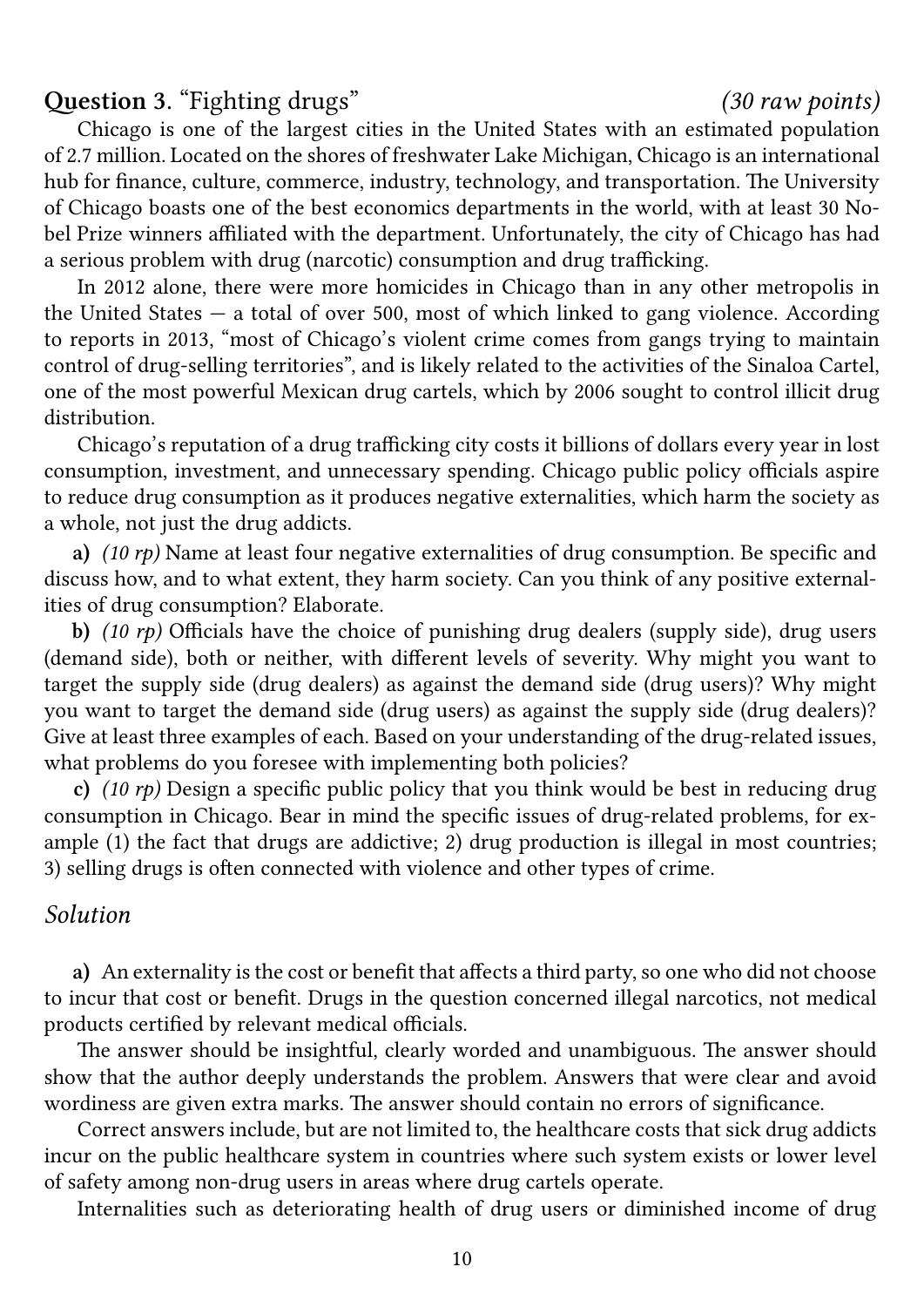addicts are not externalities and won't be considered. Similarly, the reasons why drugs are bad for society are not necessarily negative externalities. Also note that the question concerned drug consumption, not drug production.

**b)** The supply-side is more elastic to punishment. Therefore, measures targeted at reducing supply could be more effective. The demand side is relatively less elastic because drugs are addictive. Measures targeted at decreasing demand could be less effective. To get a full score any discussion about relative elasticities is essential. Problems related to any measure should involve a discussion about externalities. For instance, if the demand or supply of drugs is targeted and as result "price" of drugs increase, the amount consumed is unlikely to decrease (inelastic demand) therefore addicts may do more related crimes to keep consumption levels constant. Hence, any discussion about externalities is important. The argument related to the heterogeneity of levels of addiction users (different elasticities of demand depending on the type of agent) will get additional credit. We require economic reasoning and fully fleshed out arguments behind answers. We care more about the chain of economic reasoning than the correct answer. Unspecific moral or ethical concerns such as "drugs are bad because they are illegal" will not be counted as an answer.

**c)** This answer should come from a reasoning given in parts (a) and (b). There are many ways to give a reasonable answer to this question. Discussions could be about elasticities of supply/demand, eradicating externalities, costs of enforcement, tradeoffs and constraints of enforcement, probability of adjudication. If the argument involves some type of mental model, discussion of the assumptions under which the mechanism is under work will get extra points. The full score will be given if a student demonstrated knowledge of economic principles in describing the mechanisms of the argument.

*Marking Scheme.*Questions are graded on the scale from 0 to 10 with possible scores being 0, 3, 6, 8 and 10.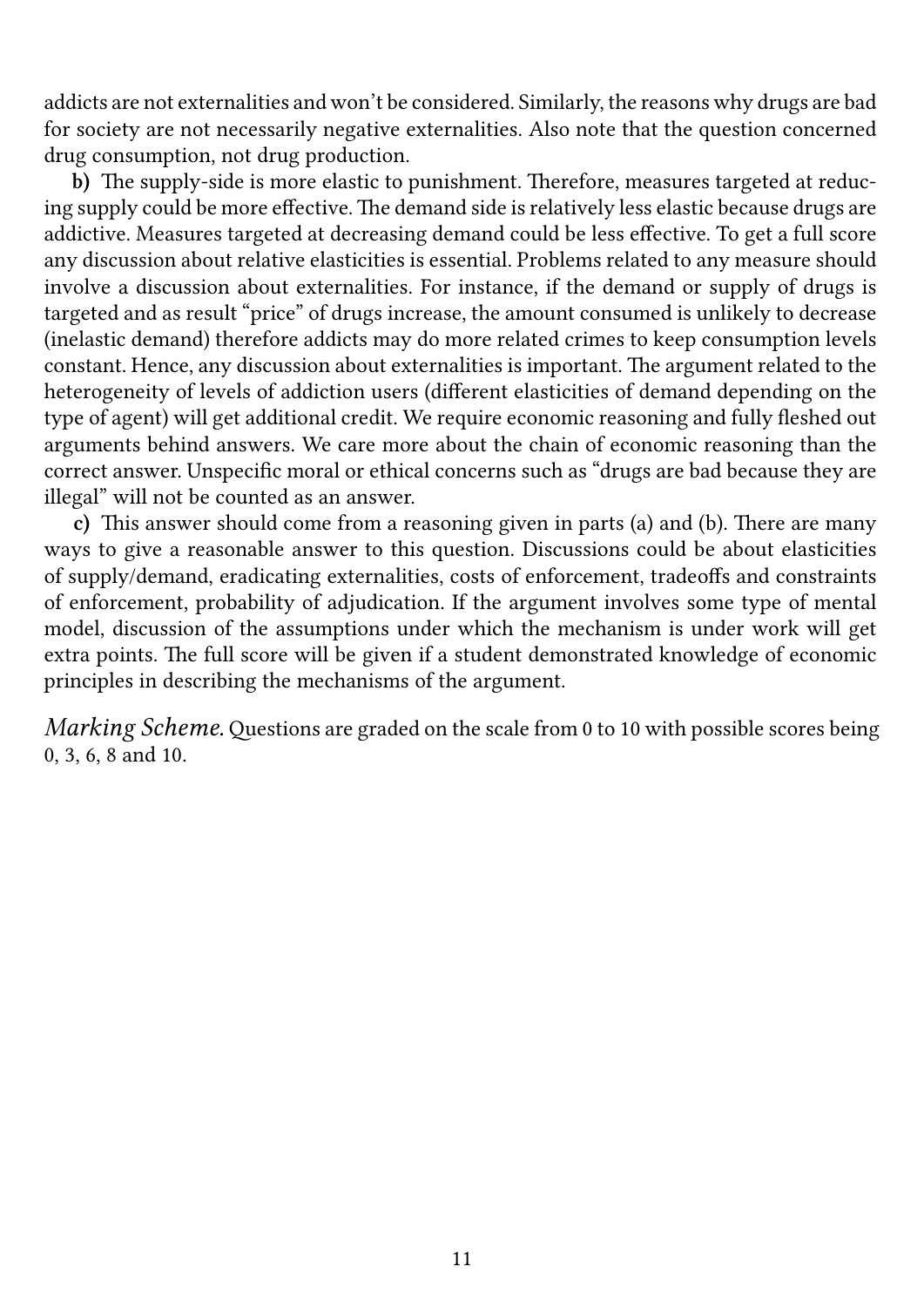## **Question 4.** "Inequality of Opportunity" *(30 raw points)*

Economists often talk about two types of inequality – *inequality of outcomes* (such as income inequality) and *inequality of opportunity*.

**a)** *(15 rp)* Give an example of inequality of opportunity. Explain why inequality of opportunity, as opposed to inequality of outcomes, is considered detrimental for economic efficiency and social welfare.

**b)** *(15 rp)* There are several well-established measures of income inequality, such as the Gini index. How would you go about measuring inequality of opportunity in a country?

## *Solution*

**a)** For example, a child of wealthy parents may be more likely to get a high-paying job than a child of poorer parents because it is easier for the former to get into an elite university or because the wealthier parents have better connections.

To demonstrate that inequality of opportunity can be bad for social welfare, consider the following extremely stylized example. Suppose there are two types of jobs – low-skill and high-skill. Any person working in a low-skill job produces one unit of output. The output of a person in a high-skill job is equal to her productivity  $A$ . Suppose a person from a low-income family happens to have higher productivity than a person from a rich family:  $A_{poor} > A_{rich}$ . Ideally, the society would want to let the former have the high-skill job (after training, if necessary), thus enjoying the total output of  $1 + A_{poor}$ . However, if the poor is barred from the high-skill job due to inequality of opportunity, the total output will be  $1 + A_{rich}$ , which is lower. The moral is that inequality of opportunity acts as a constraint for a society seeking an optimal allocation of resources.

In contrast, inequality of outcomes can be just a natural consequence of different abilities and different levels of effort chosen by people, even if the allocation of resources is optimal.

- 5 points. An adequate example that captures the essence of inequality of opportunity. No partial credit.
- 10 points. A reasoned explanation of the detrimental consequences of inequality of opportunity. 5 points if the argument is incomplete or includes minor mistakes.

**b)** A popular approach to measuring inequality of opportunity is to measure the extent to which parents' income or wealth determines their children's income of wealth. For example, one can consider the parents who are within 10% richest people and ask which share of their children is also within 10% richest people. Or the other way around: one may ask which share of 10% poorest people's children remains in the bottom 10% of the income distribution. The higher these shares, the higher is the inequality of opportunity. Indeed, if the rich remain rich and poor remain poor, the inequality of opportunity must be severe. And vice-versa: if children's income depends little on that of their parents', this probably means that the opportunities are close to equal.

One can find more information on this topic, as well as research attempting to compute measures of inequality of opportunity for the US at https://opportunityinsights.org

15, 10, 5 or 0 points. Grading takes into consideration the proposed measure, the reasoning behind it, and its feasibility. Partial credit may also indicate minor mistakes or incorrect arguments.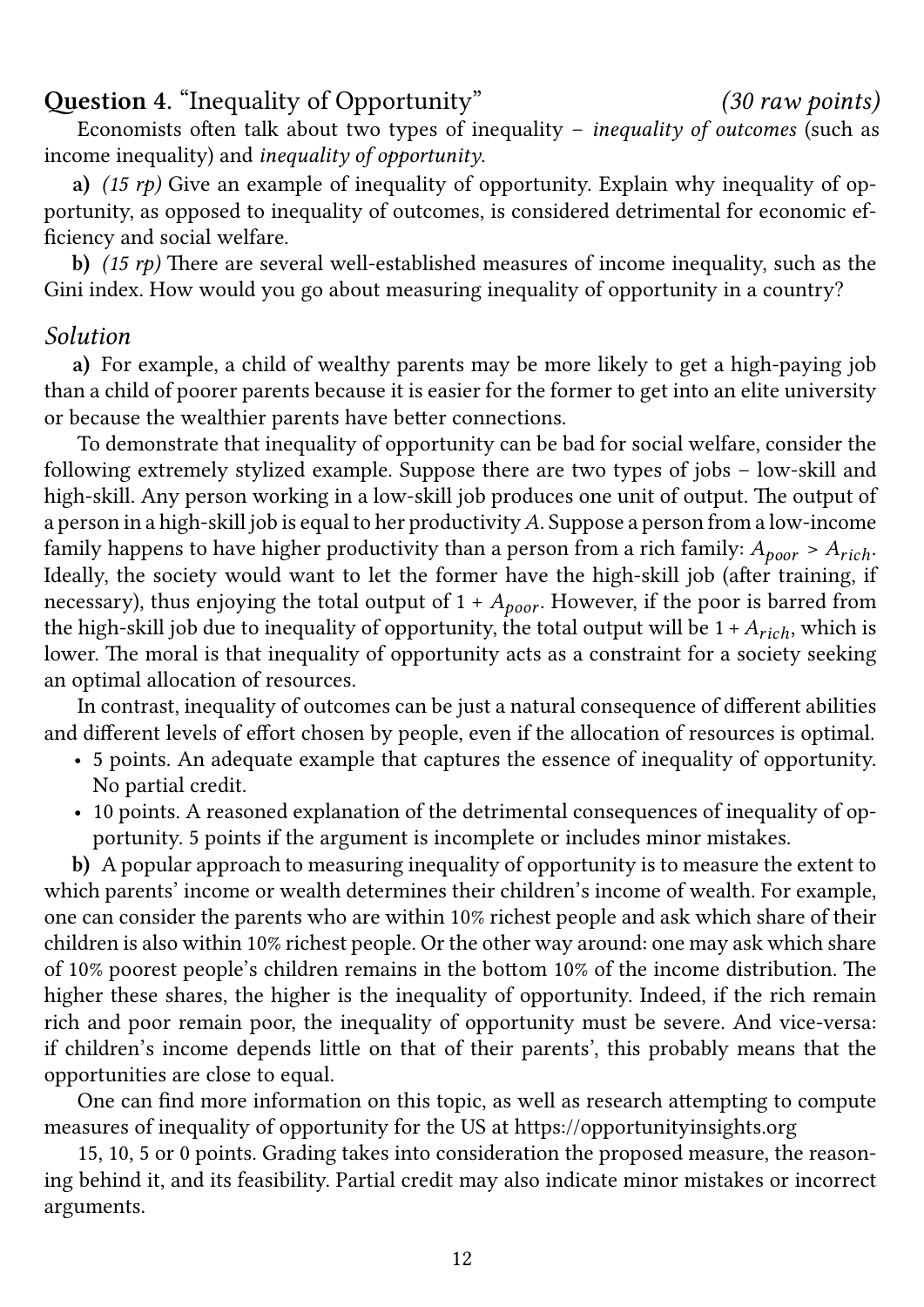## **Question 5.** "Connecting Short Run and Long Run" *(30 raw points)*

Fighting economic crises and recessions has become one of the well-recognized functions of government. But are the fluctuations around the trend really important? In most recessions, the fall in GDP is not more than 3-4 % and the return to the trend is relatively quick. Moreover, one may argue that what is lost in a recession, may be recovered during a boom. In contrast, a one-percentage-point increase in the rate of economic growth can accumulate into a severalfold rise in GDP over the years. So shouldn't we abandon fighting recessions and concentrate fully on long-term growth instead? This task asks you to explore some connections between short run and long run and discuss if recessions are necessarily worth fighting.

**a)** *(10 rp)* Argue why recessions may have a long-term negative effect on labor market and therefore may slow down long-term growth.

**b)** *(10 rp)* Suppose that banks require a minimum level of collateral for loans, and it limits a lot of entrepreneurs from getting loans. Argue why recessions may have a negative effect on the rate of long-term innovation, while booms don't have the opposing positive effect.

**c)** *(10 rp)* Alternatively, suppose that banks do not know the quality of the investment projects of entrepreneurs and offer all applicants the same loan rate, such that it allows banks to at least break even. Argue why recessions might be stimulating long-run economic growth.

## *Solution*

**a) 5 rp:** Recessions feature a decline in the aggregate demand, and as a result, a reduction in the demand for labor force. While salaries are mostly fixed contractually and are hard to change, some workers are fired, while others, mostly temporary workers, are hired for a smaller number of hours. This leads to higher rates of unemployment and a reduction in the disposable income of households.

**5 rp:** Unemployment and a reduction in the disposable income can have a long-lasting negative effect on the human capital stock in the economy. Some workers might lose motivation to look for a job or faith and confidence in their ability to find one, and leave labor force. Others can chose to leave the country and search for employment in another country with better economic prospects. A decline in the disposable income can negatively affect parents' ability to invest in their kids' education. Government's tax revenues are declining at the same time, so it is also constrained in its spending on education, further reducing the productivity of labor force in the country.

**b) 5 rp:** During recessions asset prices fall. So houses or any other tangible properties are worth less, and therefore, it is harder for entrepreneurs to pass the collateral hurdle imposed by banks. Entrepreneurs with bright innovation ideas can not implement them because they are credit-constrained. This hurts the innovation process, and slows down economic growth.

**5 rp:** Booms do not have a fully-offsetting positive effect. Innovation ideas that were very relevant at the time of recession might become obsolete two or three years later, when the boom period comes. This could be because entrepreneurs in other countries have implemented them already. Entrepreneurs that had the innovation ideas in recession might have gotten discouraged and pursued a different career path. In addition, profitable companies have less incentives to do risky cost-cutting innovations. Hence, they might be hesitant to